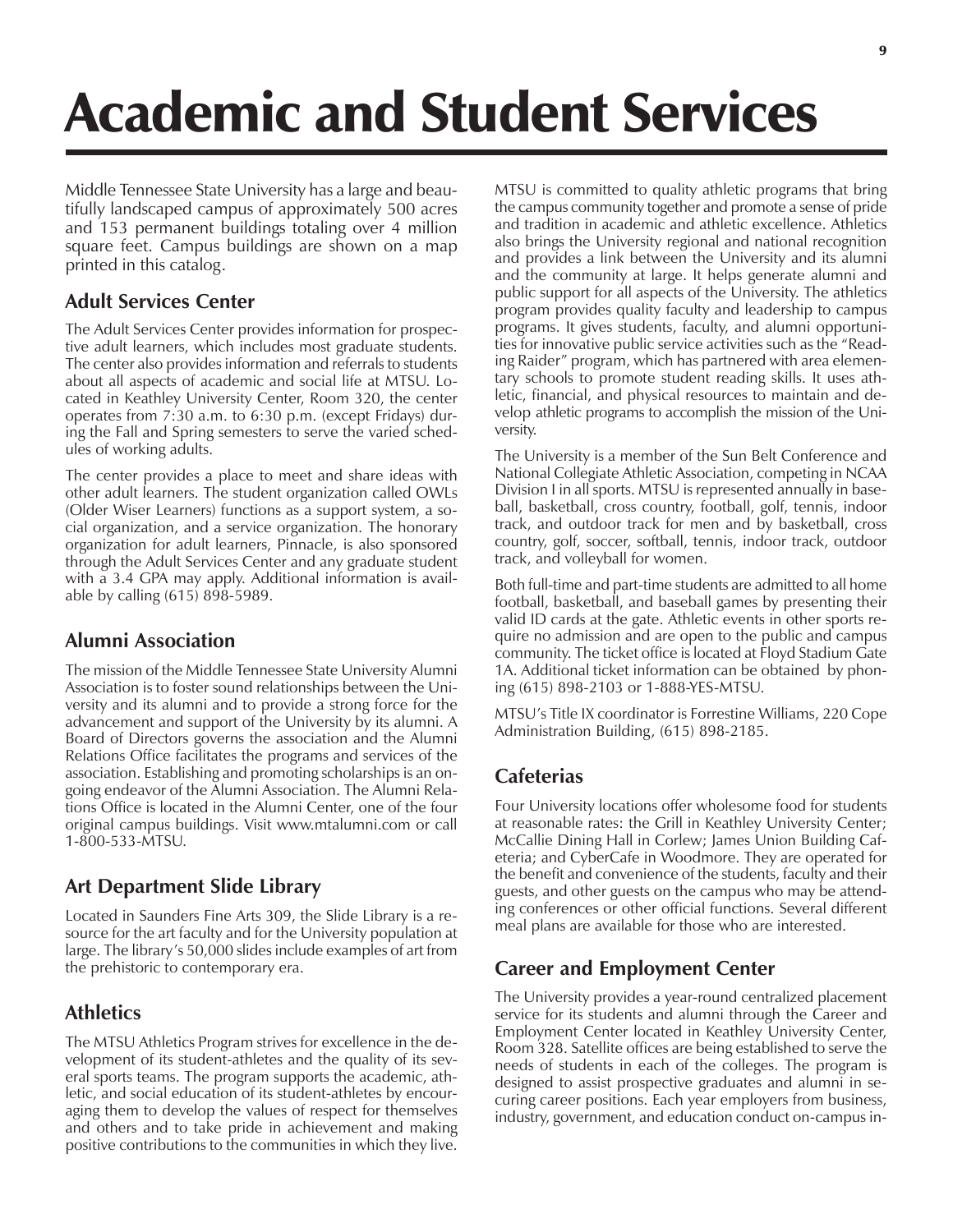terviews with students in the Career Center. Other placement services include the development of reference files for credentials, career job listings, part-time and summer employment opportunities, and the career library.

### **Center for Historic Preservation**

One of two Centers of Excellence at MTSU, the Center for Historic Preservation (histpres.mtsu.edu/histpres) was established in 1984. It is a research and public service institute committed to the preservation, protection, enhancement, and sensitive promotion of the historic environment. Through its varied projects, programs, and activities, the center responds directly to the needs and concerns of communities and organizations working to include heritage in their future economic development strategies. Providing leadership and assistance on a local, state, regional, and national basis, the center's work falls within four initiatives.

**Town and country preservation** recognizes the unique heritage, resources, and problems of rural areas and small towns. National Register nominations for individual buildings and historic districts are an ongoing priority of this initiative. The Tennessee Century Farm Program is a documentary and educational project for farms that have been in the same family for at least 100 years. The African-American Rural Church Project, also a continuing project, documents the state's historic black churches, often identifying schools and cemeteries as well.

**Heritage education** addresses the use of local historic resources as teaching tools in the K-12 grades. The center cooperates with the MTSU College of Education and Behavioral Science and local schools to develop and test new teaching materials and provide teacher-training workshops. The center also works closely with community heritage organizations to guide and assist them in preservation and education projects. The Heritage Education Network (histpres.mtsu.edu/ then) is a national Web site for teachers sponsored in part by the National Center for Preservation Technology and Training. The center director also serves as the senior editor of the *Tennessee Historical Quarterly,* a valuable tool for high school and college teachers.

The **Tennessee Civil War National Heritage Area** (histpres.mtsu.edu/tncivwar) is the center's primary federal grant funded project. Created by Congress in 1996, the Heritage Area focuses on the preservation, interpretation, and heritage development of the multiple legacies of the Civil War and Reconstruction era in Tennessee. The center is the only university unit in the nation to serve as the administrative head of a National Heritage Area, which are partnership units of the National Park Service. The Heritage Area provides technical services to institutions, agencies, and property owners across the state and develops funding partnerships with groups, governments, and institutions which work with the center to establish joint projects and programs of long-lasting benefit to the state and nation. As part of the Heritage Area effort, the center plays an active role in the Alliance of National Heritage Areas and directs the alliance's Heritage Development Institutes, which are professional train-

ing workshops held across the nation. The alliance provides support for graduate interns who participate in the workshop programs. The center also works closely with the Long Distance Trails Program of the National Park Service to document and develop preservation alternatives for National Register-eligible properties along the Trail of Tears in Tennessee.

The **museum and historic sites initiative** offers assistance to heritage museums in basic planning, adaptive restoration of historic buildings for museum use, collections management, and exhibit development. The center focuses on addressing the needs and problems of small museums.

Graduate-level staff teach two historic preservation courses each year for the Department of History and direct a large number of theses. The center funds a limited number of graduate research assistantships and fellowships each year. Graduate and undergraduate students work at the center to assist staff on a variety of applied research and public service projects, gaining valuable interdisciplinary experience to supplement their in-class training. The center's technical library and facilities are visited by and serve students, interested individuals, and preservation professionals.

One recent project, *The Tennessee Encyclopedia of History and Culture* Online Edition, is a partnership among the center, the Tennessee Historical Society, and the University of Tennessee Press. Launched in 2003, the encyclopedia Web site provides a comprehensive reference for the state's history.

## **Center for Popular Music**

The Center for Popular Music (CPM) is an archive and research center devoted to the study of American popular music from the Colonial era to the present. It was established in 1985 as one of sixteen Centers of Excellence at universities in the Tennessee Board of Regents system. The center's mission is to promote research and scholarship in American popular music and to foster an appreciation of America's diverse musical culture. To carry out this mission, the CPM maintains a large research library and archive; presents public programs that interpret various aspects of American vernacular music; engages in original research projects; and disseminates the results of research through publications in various media.

The CPM's library and archive is one of the largest and best popular music research collections in the country. Materials in the center's archive and library fall into three broad categories. First are extensive holdings of the various types of media in which music has been fixed and sold as a commodity. These include print materials such as sheet music, song books, song broadsides and songsters, and sound recordings in formats ranging from cylinders to compact discs. The center's sound archive is one of the largest in the country and consists of approximately 140,000 commercial sound recordings as well as many hours of unique unpublished recordings of music and interviews. The CPM's sheet music collection of approximately 65,000 items is the largest in the Southeast, and its library of gospel songbooks is one of the most extensive of any repository not associated with a reli-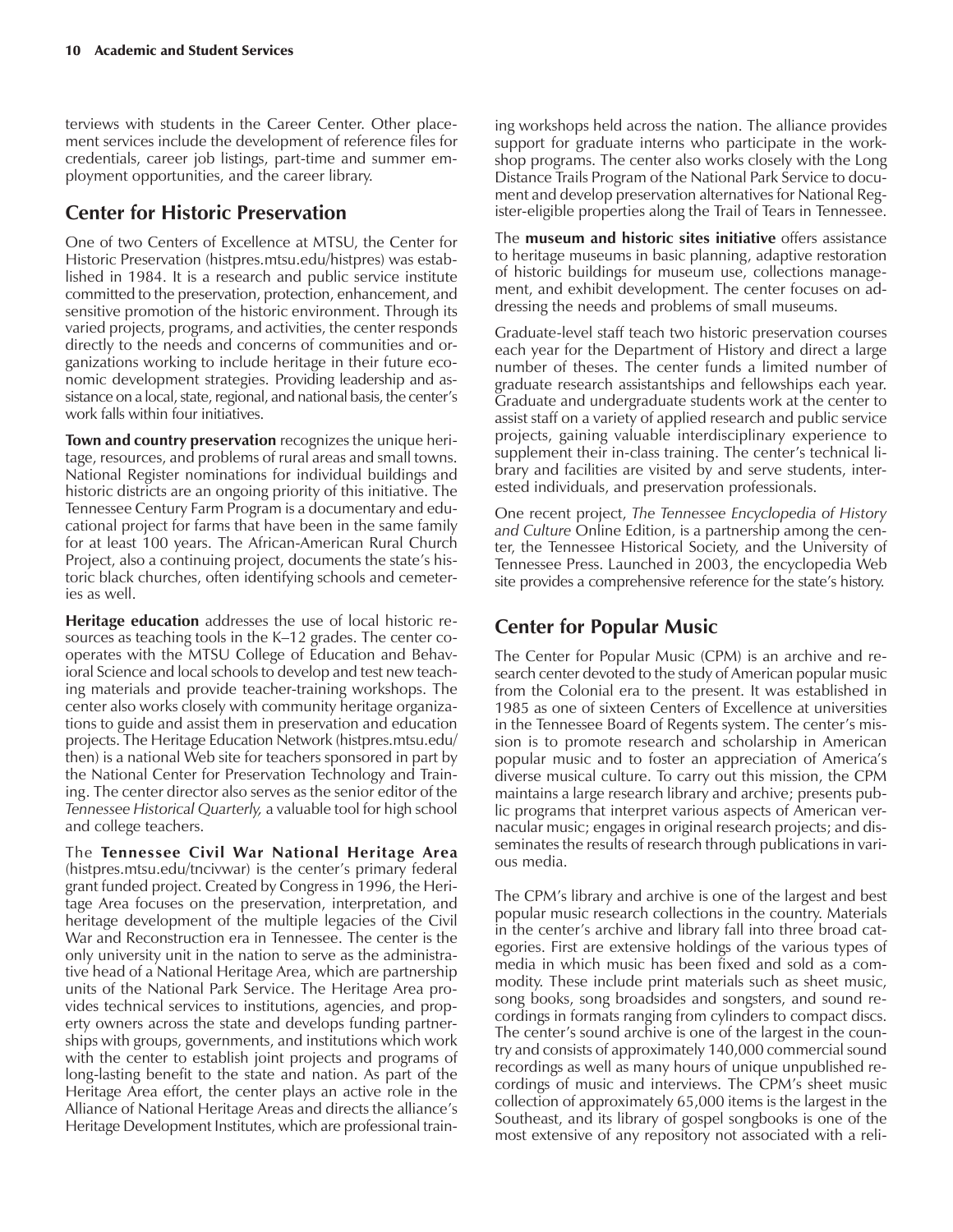gious organization. Second are various materials that are needed to study popular music in all its musical, cultural, historical, technological, and commercial contexts, including items such as photographs, posters, playbills, concert programs, trade catalogs, news clippings, and personal papers of musicians, songwriters, and business people. Third are books, periodicals, and other reference materials about popular music. The center has one of the largest and most comprehensive libraries of books and periodicals about popular music in the country.

Materials in the center's collection do not circulate but are available to anyone doing research on American popular music. The center's resources support undergraduate, graduate, and faculty research in a variety of disciplines and departments. In keeping with one of the aims of the Centers of Excellence program, the Center for Popular Music serves as a research resource for people far beyond the bounds of the University. Center staff members have fielded research queries from every state in the union and from foreign countries representing every continent except Antarctica. Authors, journalists, media producers, performers, and students writing dissertations have all made use of the center's archive and library.

The center's public programs include lectures, conferences, symposia, and concerts of contemporary and historical popular music.

## **Child Care Lab**

The Campus Child Care Lab, located in the Womack Lane Building on Homecoming Circle, provides quality care for children ages 3–5 whose parents are attending MTSU. In the Fall and Spring semesters, first priority is given to families who need Monday/Wednesday/Friday care OR Tuesday/ Thursday care; second priority is given to families who need full-time care (Monday–Friday). In the Summer term only, first priority is given to families who need full-time care. The facility is licensed for 24 children. In addition to educational programming, a hot lunch and two snacks are provided daily. Hours of operation are  $7:00$  a.m. $-5:00$  p.m., Monday-Friday. The Campus Child Care Lab also provides preschool teaching experiences for MTSU students. For more information, call (615) 898-2970 or visit the Web site at www.mtsu.edu/~stuaff/childcare.

## **Disabled Student Services**

Disabled Student Services is the coordinating body which distributes information concerning services available to students with disabilities. The office acts as an advocate for disabled students at the University, surveying the needs of these students and developing programs to meet those needs. Information and assistance can be obtained by calling (615) 898-2783 or visiting the office located in Keathley University Center, Room 120.

MTSUís ADA/504 coordinator is Watson Hannah, 119 Cope Administration Building, (615) 898-5366.

## **Endowed Chairs**

Several academic programs are enriched through the establishment of chairs dedicated to the support of a particular discipline. The chairholders may be full-time faculty members or may be individuals from the appropriate business or professional field who are on campus for special seminars or lecture series.

Two chairs, funded by gifts to the University Foundation, are administered through the Economics and Finance Department, of which the chairholders are members. More information is available through that department. The chairs are

#### **Martin Chair of Insurance Weatherford Chair of Finance**

MTSU houses nine **Chairs of Excellence**, established with a combination of private, University, and state funds. They are

**The Jennings Jones Chair in Free Enterprise**

Jennings A. Jones College of Business

**The Jennings Jones Chair in Urban and Regional Planning**

Jennings A. Jones College of Business

**The John Seigenthaler Chair in First Amendment Studies**

College of Mass Communication

- **The Dr. Carl Adams Chair in Health Care Services** Interdisciplinary
- **The National HealthCare Chair in Nursing** School of Nursing

**The Robert E. and Georgianna West Russell Chair in Manufacturing Excellence**

Engineering Technology and Industrial Studies **Department** 

**The Katherine Davis Murfree Chair in Dyslexic Studies**

Interdisciplinary

**John C. Miller Chair in Equine Reproductive Physiology**

School of Agribusiness and Agriscience

**Mary E. Miller Chair in Equine Health** School of Agribusiness and Agriscience

## **Albert Gore Research Center**

The Albert Gore Research Center preserves and makes available for research a variety of historical documents and photographs. Its collections focus on the history of politics and public policy and on Middle Tennessee State University and the region it serves. The Gore Center assists a variety of researchers, including undergraduates; graduate students; MTSU administrators, faculty, and other scholars; the media; and citizens of the local community. The center is named for Albert Gore, Sr. (B.S., MTSU '32), whose papers from his Congressional career (1939–1970) form the largest and one of the most important collections in the repository.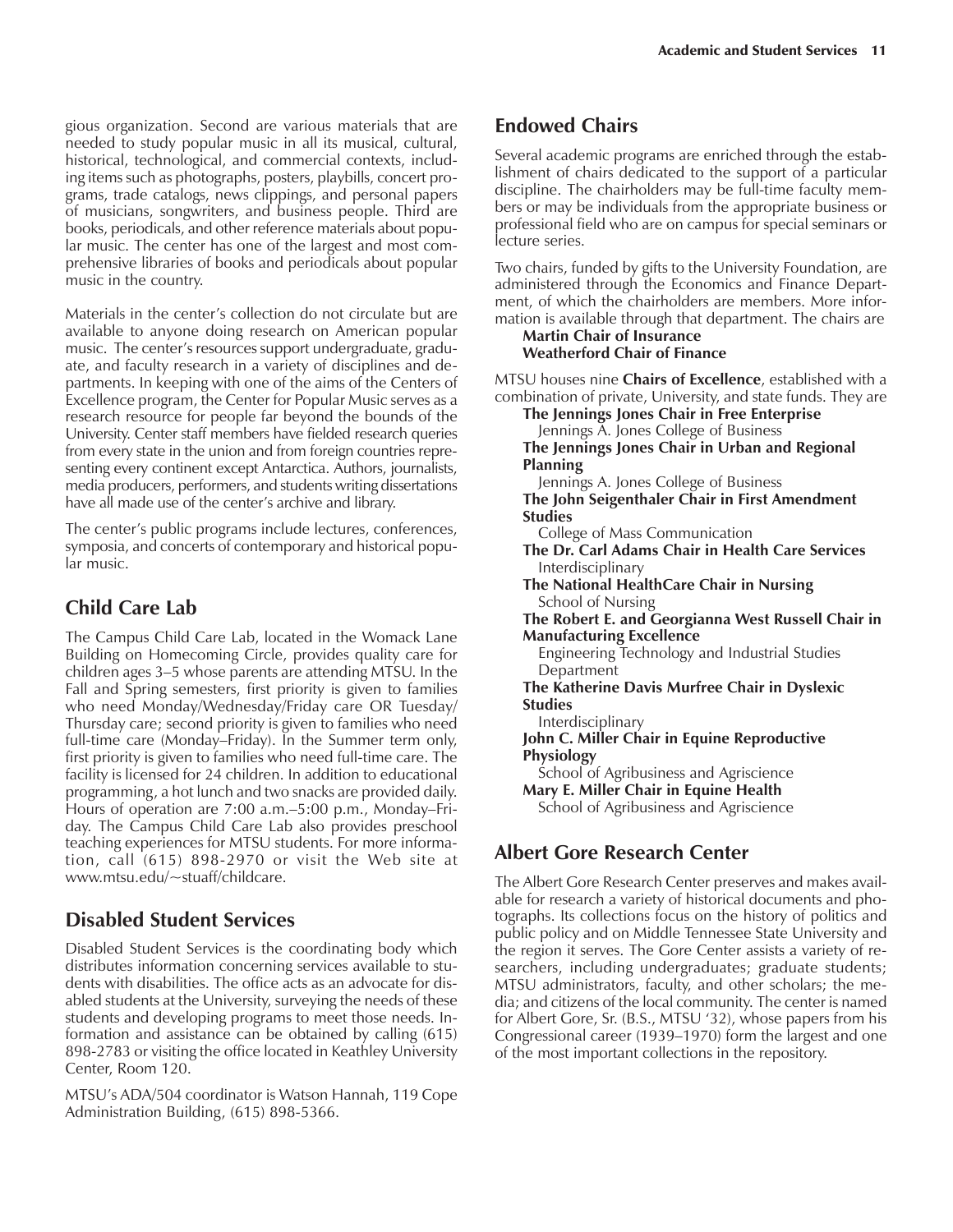### **Housing and Residential Life**

Housing facilities on campus include 22 residence halls and apartment complexes housing 3,400 single students and families. Information may be obtained from Housing and Residential Life, Keathley University Center 300.

## **Philip C. Howard Music Library**

Located within Instructional Media Resources in McWherter Learning Resources Center, Room 101, Howard Music Library houses audio and video recordings and equipment, musical scores, and reference materials. Anyone with a valid MTSU ID may borrow scores. Recordings circulate only to faculty and staff but may be used by anyone in-house. The Howard Music Library is part of the McLean School of Music. (See also McLean School of Music in this catalog.)

## **Information Technology**

The MTSU Information Technology Division (ITD) supports computing and information technology resources on campus. ITD manages the campus network and MTSU's primary academic and administrative computing systems; provides telecommunication services for the campus; promotes and supports instructional technology, including faculty consultation and training and maintenance support for all campus technology-based classrooms; provides technical support and training for the use of microcomputer hardware and software; provides a help desk that never closes during the semester; supports MTSU's primary administrative applications such as student information, human resources, and PipelineMT; and administers the STA (Student Technology Assistant) program, the campus ID system, and the MTSU Web site.

Any MTSU student or faculty or staff member may have an account on the central server for accessing on-campus resources and state, regional, national, and international networks including the Internet. Students may activate their accounts at www.mtsu.edu/changepw, on any Internet-accessible computer. The account will be ready to use within 10 minutes. Faculty and staff accounts are created upon completion of an application. The application forms are available online at www.mtsu.edu/~itd/forms and at the Information Technology Division Office, Cope Administration Building, Room 3.

For more information, call the ITD help desk at 898-5345 or e-mail help@mtsu.edu.

#### **Instructional Media Resources (Media Library)**

Instructional Media Resources (IMR), located in McWherter Learning Resources Center, Room 101, manages a large collection of videotapes, DVDs, laserdiscs, audio tapes, CDs, and CD-ROMs. It also features study rooms and carrels, an open computer lab with both Macintosh and Pentium computers, laser printers and scanners, and typewriters available for walk-in use by faculty and students. Faculty members may check out all materials, reserve IMR materials, and place their own multimedia resources on reserve in the Media Library for use by their students. Staff and students may view video materials in the Media Library and may check out audio materials.

## **The Instructional Technology Support Center**

The Instructional Technology Support Center (ITSC), in the McWherter Learning Resources Center, provides facilities, training, and support for the use of instructional technology by MTSU faculty, MTSU students, and K-12 teachers. The ITSC consists of several related units and facilities, including Audio/Visual Services, Instructional Media Resources, two computer labs, a graduate student multimedia development center, a twenty-first century classroom, and a satellite videoconferencing center.

Two PC computer labs and one PC/Macintosh computer lab are available in the ITSC for use by faculty and students. A description of the hardware and software in the computer labs and a monthly listing of open hours are posted on the ITSC Web page (www.mtsu.edu/~itsc). Graduate students can create multimedia projects or presentations at four multimedia development stations in the ITSC.

**Audio/Visual Services** maintains an inventory of audio/visual equipment for faculty check-out, repairs campus audio/ visual equipment, provides dubbing services, records off-air programming for classroom use, and supports satellite services. Audio/Visual Services also offers professional video production services for MTSU faculty and administrators, including studio production, remote production, post production, and satellite uplinks and downlinks.

**Instructional Media Resources (Media Library)** - See above.

The **Satellite Videoconferencing Center** offers quality educational programming to  $K-12$  schools by satellite to nine rural Tennessee counties and by cable television to viewers in Rutherford and two other middle Tennessee counties. The satellite facilities can be scheduled by units across campus for local, statewide, or national broadcast of special events and programs. Both digital and analog C-band transmission options are available.

### **Keathley University Center— James Union Building**

The Keathley University Center and James Union Building are service-oriented buildings for the use of the campus community. Services and facilities include

- a modern, self-service bookstore;
- a complete-service post office with individual mailboxes available;
- a mini-market with a variety of snacks;
- meeting rooms, ballroom, and auditorium for clubs, organizations, and campus-sponsored programs;
- diversified programs which include movies, musical groups, speakers, dances, and cultural events all planned and presented by student committees; and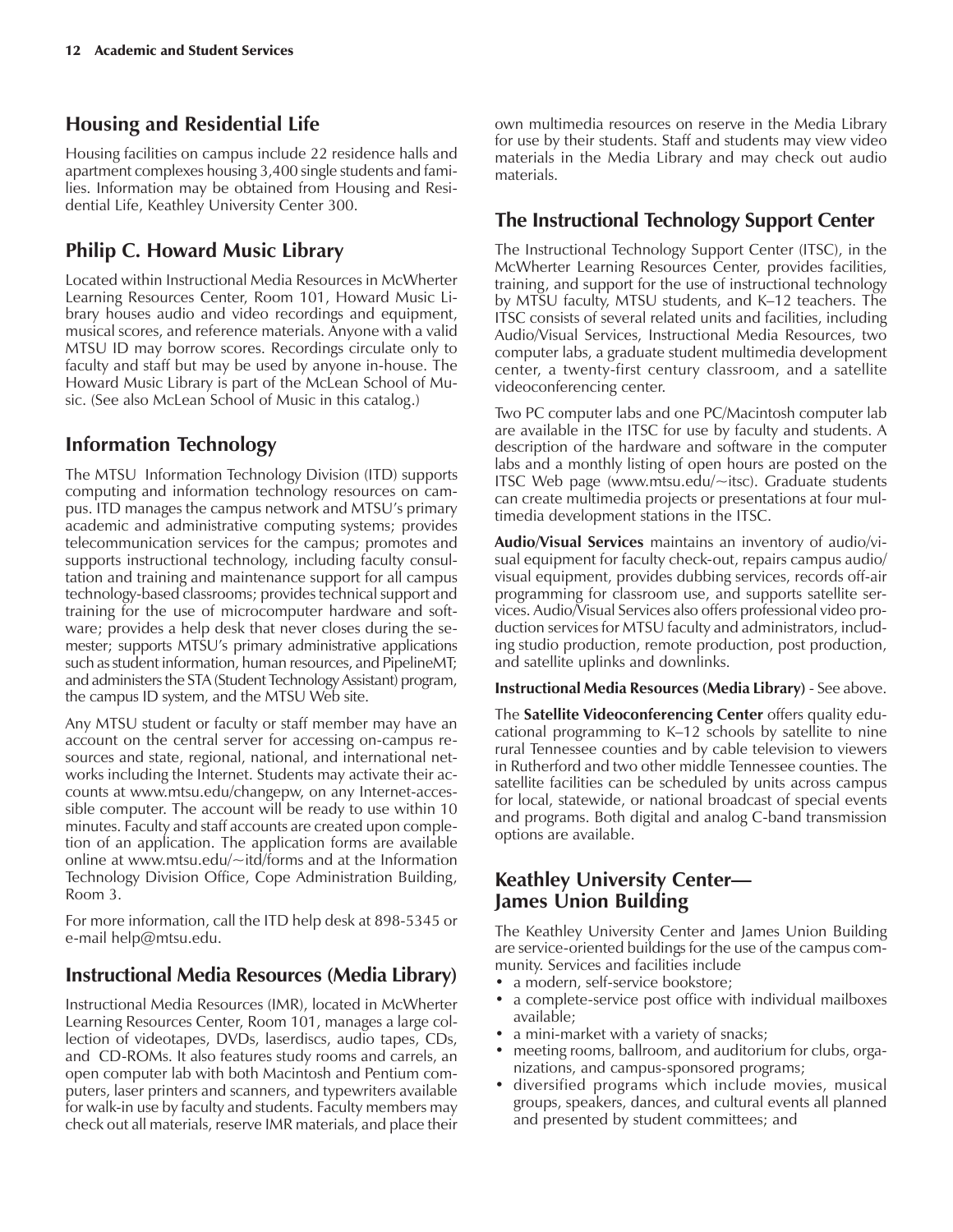• food services including the Keathley University Center Grill and James Union Building banquet and luncheon services.

#### **Libraries and Archives**

Numerous library and archive resources are located on the MTSU campus. Copying of materials housed in these facilities is permitted only in compliance with federal copyright statutes and in accordance with departmental rules and regulations. Resources include Art Department Slide Library, Center for Popular Music, Gore Center, Howard Music Library, Instructional Media Resources, Walker Library, and Womenís Studies Library. Detailed information about each is in this section.

#### **McWherter Learning Resources Center**

The McWherter Learning Resources Center provides the opportunity for a different approach to learning. Completed in 1975, this unique 65,000 square-foot facility received national recognition for the award-winning design and is considered a model by other institutions throughout the region. The McWherter Learning Resources Center is the primary facility for teacher education programs and provides instructional technology support to faculty and programs at MTSU as well as area school districts.

In addition to the Instructional Technology Support Center, the support areas of Photographic Services and Publications and Graphics have the dual responsibility of producing materials for classroom use and for serving the entire University community's photography and publication needs. Also housed in the facility are the WMOT-FM Radio Station and the Albert Gore Research Center.

#### **Multicultural Affairs**

The Office of Multicultural Affairs provides a welcoming and supportive environment for minority students. The office also serves as a link between ethnic minority students and the University community. The mission of the Office of Multicultural Affairs is to provide support services for students; to assist in achievement of life goals; and to increase academic, social, cultural, moral, and physical development. In addition, the director of Multicultural Affairs is an advocate for the needs of the ethnic minority student population. More information may be obtained by calling (615) 898-2987 or writing to MTSU P.O. Box 88, Murfreesboro, TN 37132.

## **Murphy Center**

Charles M. Murphy Center is a multipurpose building for instruction, recreation, athletics, and convocations. This versatile structure provides facilities that enhance total health, physical education, recreation, and safety programs as well as house outstanding athletic and entertainment events. The complex includes the Monte Hale Basketball Arena, two auxiliary gymnasiums, four handball courts, classrooms, two

dance studios, an indoor track, indoor tennis courts, men's and women's dressing rooms, and weight training equipment. The student ID office is located in Murphy Center (track level).

#### **Recreation Center**

The Campus Recreation Office, located in the Recreation Center, administers a comprehensive recreation program for MTSU students. Opportunities include participation in team or club sports, outdoor pursuits, fitness activities, and aquatic programs. A wide variety of outdoor and other recreation equipment is available for checkout by students.

The Recreation Center, which opened in Fall 1995, provides students with a state-of-the-art facility. The center includes six basketball/volleyball courts, six racquetball courts, an indoor track, an aerobics room, an 8,000-square-foot free weights area, cardiovascular machines, an indoor swimming pool, locker rooms, an indoor gym for soccer and roller hockey, a rock climbing wall, an outdoor pool, an outdoor ropes course, and a sun deck with four sand volleyball courts adjacent. The center is open seven days a week during the Fall and Spring semesters and the Summer term. The Recreation Center closes during fall break, Thanksgiving holidays, Christmas holidays, and spring break. The schedule may be adjusted during other University holidays and for certain special University events. More information on programs or the center may be obtained by contacting the Campus Recreation Office at (615) 898-2104.

#### **Statement of Community Standards of Civil Behavior**

Middle Tennessee State University is committed to the ideal of developing and nurturing a community of scholars. The choice to associate or affiliate with the MTSU community is freely made by students, staff, and faculty; nevertheless, it is assumed that each person who joins the community will accept and practice the following core values and expectations:

- 1. **Value of Honesty.** The notion of personal honesty and academic integrity is central to the existence of the MTSU community. Community members will not engage in cheating, plagiarism, or fabrications of any type. All members of the community will strive to achieve and maintain the highest standards of academic achievement.
- 2. **Respect for Diversity.** The MTSU community is composed of individuals representing different races, ethnicities, sexual orientations, and cultures. The community embraces and celebrates this diversity as a pillar of its strength.
- 3. **Commitment to the Community.** Citizens of the MTSU community will be good stewards of the University's resources and will not engage in conduct which damages or exploits the community.
- **4. Freedom of Expression.** The MTSU community is a marketplace of ideas and opinions. Community members are encouraged to freely communicate their ideas and opinions concerning issues both within and outside the community.

#### **Student Access to Educational Records**

This policy may be found on page 43 of this catalog.